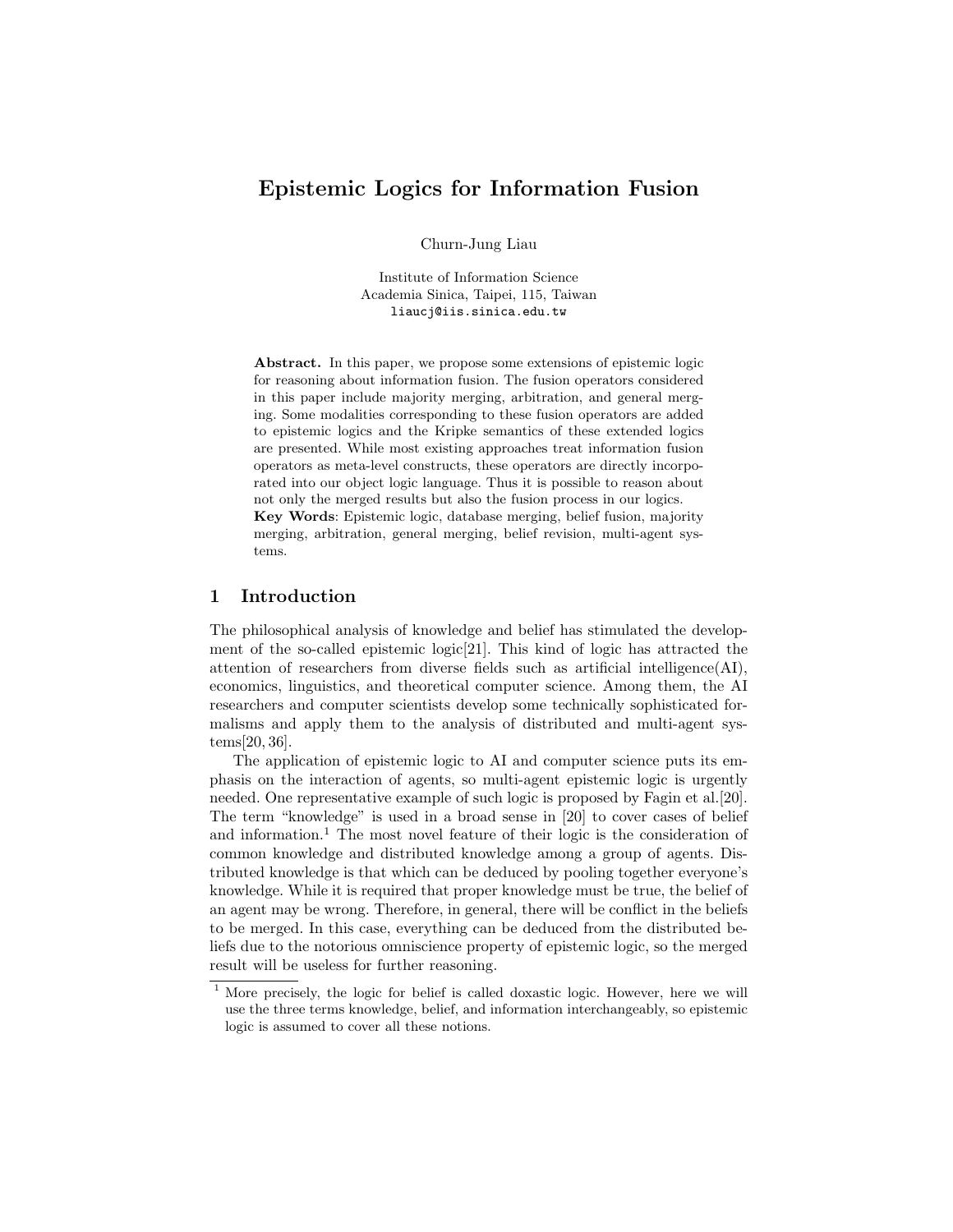Instead of directly putting all beliefs of the agents together, there are other sophisticated techniques for knowledge base merging[12, 15, 25–27, 33–35]. Most of the approaches treat belief fusion operators as meta-level constructs, so given a set of knowledge bases, these fusion operators will return the merged results. More precisely, a fusion operator is used to combine a set of knowledge bases  $T_1, T_2, \dots, T_k$ , where each knowledge base is a theory in some logical language.

Some of the above-mentioned works present concrete operators that can be used directly in the fusion process, while others stipulate the desirable properties of reasonable belief fusion operators by postulates. However, few of the approaches provide the capability of reasoning about the fusion process. In this paper, we propose that belief fusion operators can be incorporated into the object language of the multi-agent epistemic logic, so we can reason not only with the merged results but also about the fusion process.

#### 1.1 Preliminary

Let  $\mathcal L$  denote the language of epistemic logic. The alphabet of  $\mathcal L$  contains the following symbols: a countable set  $\Phi_0 = \{p, q, r, ...\}$  of atomic propositions; the propositional constants  $\perp$  (falsum or falsity constant) and  $\perp$  (verum or truth constant); the binary Boolean operator  $\vee$  (or), and unary Boolean operator  $\neg$ (not); a set  $Ag = \{1, 2, ..., n\}$  of agents; the modal operator-forming symbols "[" and "]"; and the left and right parentheses "(" and ")".

The set of well-formed formulas(wffs)is defined as the smallest set containing  $\Phi_0 \cup {\{\perp, \top\}}$  and closed under Boolean operators and the following rule:

if  $\varphi$  is a wff, then  $[G]\varphi$  is a wff for any nonempty  $G \subseteq Ag$ .

The intuitive meaning of  $[G]\varphi$  is "The group of agents G has distributed belief  $\varphi$ "

As usual, other classical Boolean connectives  $\wedge$  (and),  $\supset$  (implication), and  $\equiv$  (equivalence) can be defined as abbreviations. Also, we will write  $\langle G \rangle \varphi$  as an abbreviation of  $\neg [G]\neg \varphi$ . When G is a singleton  $\{i\}$ , we will write  $[i]\varphi$  instead of  $[\{i\}]\varphi$ , so  $[i]\varphi$  means that agent i knows  $\varphi$ .

For the semantics, a possible world model for  $\mathcal L$  is a structure

$$
(W, (\mathcal{R}_i)_{1 \leq i \leq n}, V),
$$

where

- $-$  W is a set of possible worlds,
- $-\mathcal{R}_i \subseteq W \times \overline{W}$  is a serial binary relation<sup>2</sup> over W for  $1 \leq i \leq n$ ,

 $-V : \Phi_0 \to 2^W$  is a truth assignment mapping each atomic proposition to the set of worlds in which it is true.

From the binary relations  $\mathcal{R}_i$ 's, we can define a derived relation  $\mathcal{R}_G$  for each nonempty  $G \subseteq Ag$ :

$$
\mathcal{R}_G = \cap_{i \in G} \mathcal{R}_i.
$$

<sup>&</sup>lt;sup>2</sup> A binary relation  $\mathcal R$  is serial if  $\forall w \exists u \cdot \mathcal R(w, u)$ .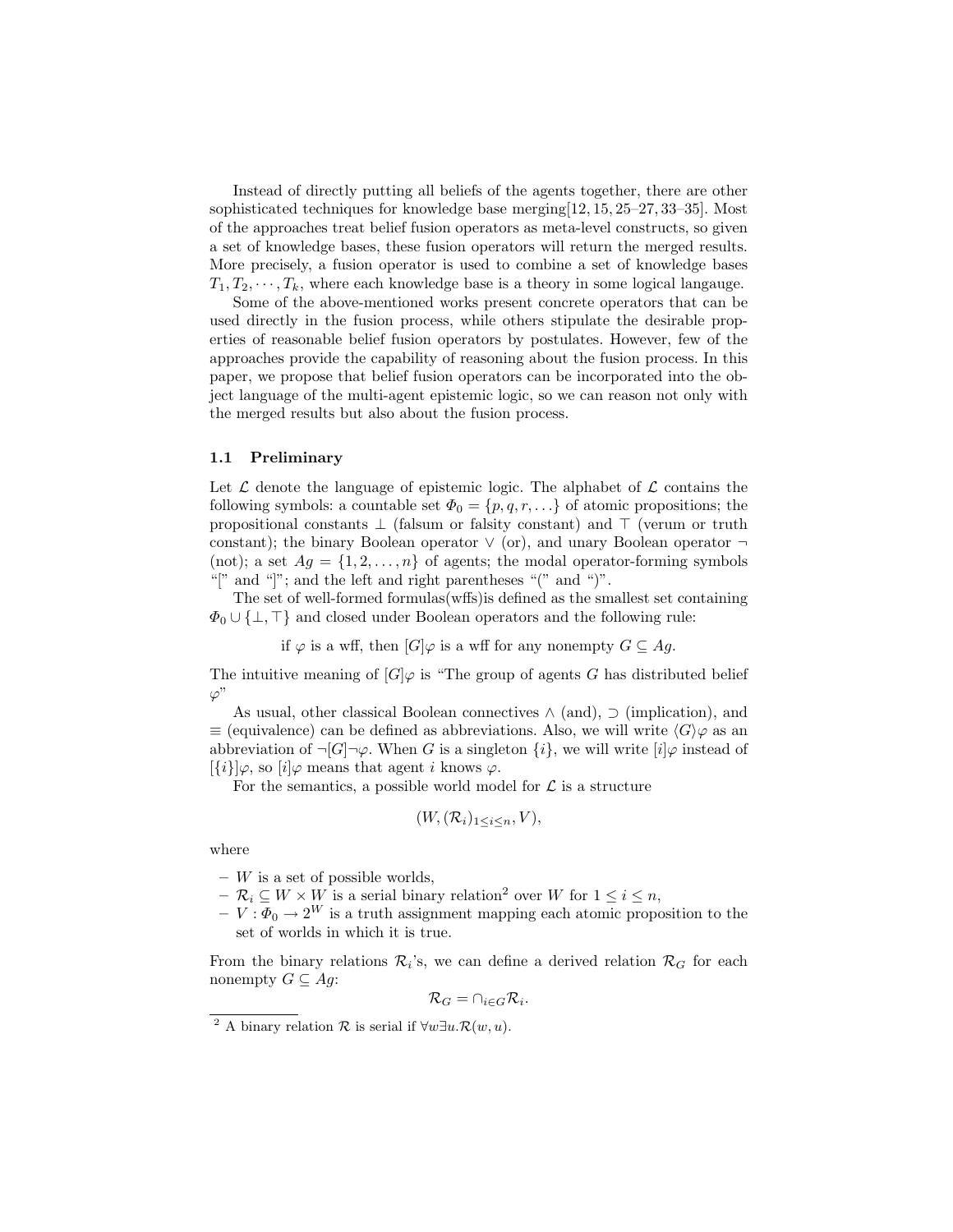Informally,  $\mathcal{R}_i(w)$  is the set of worlds that agent i considers possible under w according to his belief, so  $\mathcal{R}_G(w)$  is the set of worlds that are considered possible under  $w$  according to the direct fusion of agents' beliefs. The informal intuition is reflected in the definition of the satisfaction relation. Let  $M = (W, (\mathcal{R}_i)_{1 \leq i \leq n}, V)$ be a model and  $\Phi$  be the set of wffs for  $\mathcal{L}$ , then the satisfaction relation  $\models_M \subseteq$  $W \times \Phi$  is defined by the following inductive rules we will use the infix notation for the relation and omit the subscript  $M$  for convenience):

- 1.  $w \models p$  iff  $w \in V(p)$ , for each  $p \in \Phi_0$ ,
- 2.  $w \not\models M \bot$  and  $w \models_M \top$ ,
- 3.  $w \models \neg \varphi$  iff  $w \not\models \varphi$ ,
- 4.  $w \models \varphi \lor \psi$  iff  $w \models \varphi$  or  $w \models \psi$ ,
- 5.  $w \models [G] \varphi$  iff for all  $u \in \mathcal{R}_G(w)$ ,  $u \models \varphi$ .

In the presentation below, we will extensively use the notions of pre-order. Let  $S$  be a set, then a pre-order over  $S$  is a reflexive and transitive binary relation  $\leq$  on S. A pre-order over S is called total (or connected) if for all  $x, y \in S$ , either  $x \leq y$  or  $y \leq x$  holds. We will write  $x < y$  as the abbreviation of  $x \leq y$  and  $y \not\leq x$ . For a subset S' of S,  $\min(S', \leq)$  is defined as the set  $\{x \in S' \mid \forall y \in S', y \nless x\}.$ 

## 2 Merging by Majority

Majority voting is a method to resolve conflict between agents. For example, if three knowledge bases  $T_1 = {\varphi}, T_2 = {\varphi},$  and  $T_3 = {\neg \varphi}$  are combined, then the result would be  $\{\varphi\}$ , since two vote for  $\varphi$ , whereas only one votes against it.

One of the most general merging functions based on majority is defined in [34]. A function *Merge* is applied to weighted knowledge bases. Let  $wt$ :  ${T_1, T_2, \dots, T_k} \rightarrow R^+$  be a weight function which assigns a positive real number to each component knowledge base, then a total pre-order over the set of propositional interpretations is defined as:

$$
w \preceq_{(\{T_1, T_2, \cdots, T_k\}, wt)} w'
$$
 iff  $\sum_{i=1}^k dist(w, T_i) \cdot wt(T_i) \leq \sum_{i=1}^k dist(w', T_i) \cdot wt(T_i)$ ,

where *dist* is a function denoting the distance between a propositional interpretation and a knowledge base. When the propositional language is finite, the so-called Dalal distance (or Hamming distance) between two interpretations of the language is used [16]. It is defined as the number of atoms whose valuations differs in the two interpretations. Let  $dist(w, w')$  denote the Dalal distance between two interpretations  $w$  and  $w'$ , then the distance from  $w$  to a theory  $T$ , denoted by  $dist(w, T)$ , is defined as:

$$
dist(w, T) = \min\{dist(w, w') \mid w' \models T\}.
$$

The merged result  $Merge(T_1, T_2, \cdots, T_k, wt)$  is defined as:

$$
\{\varphi \mid \forall w \in min(\Omega, \preceq), w \models \varphi\},\
$$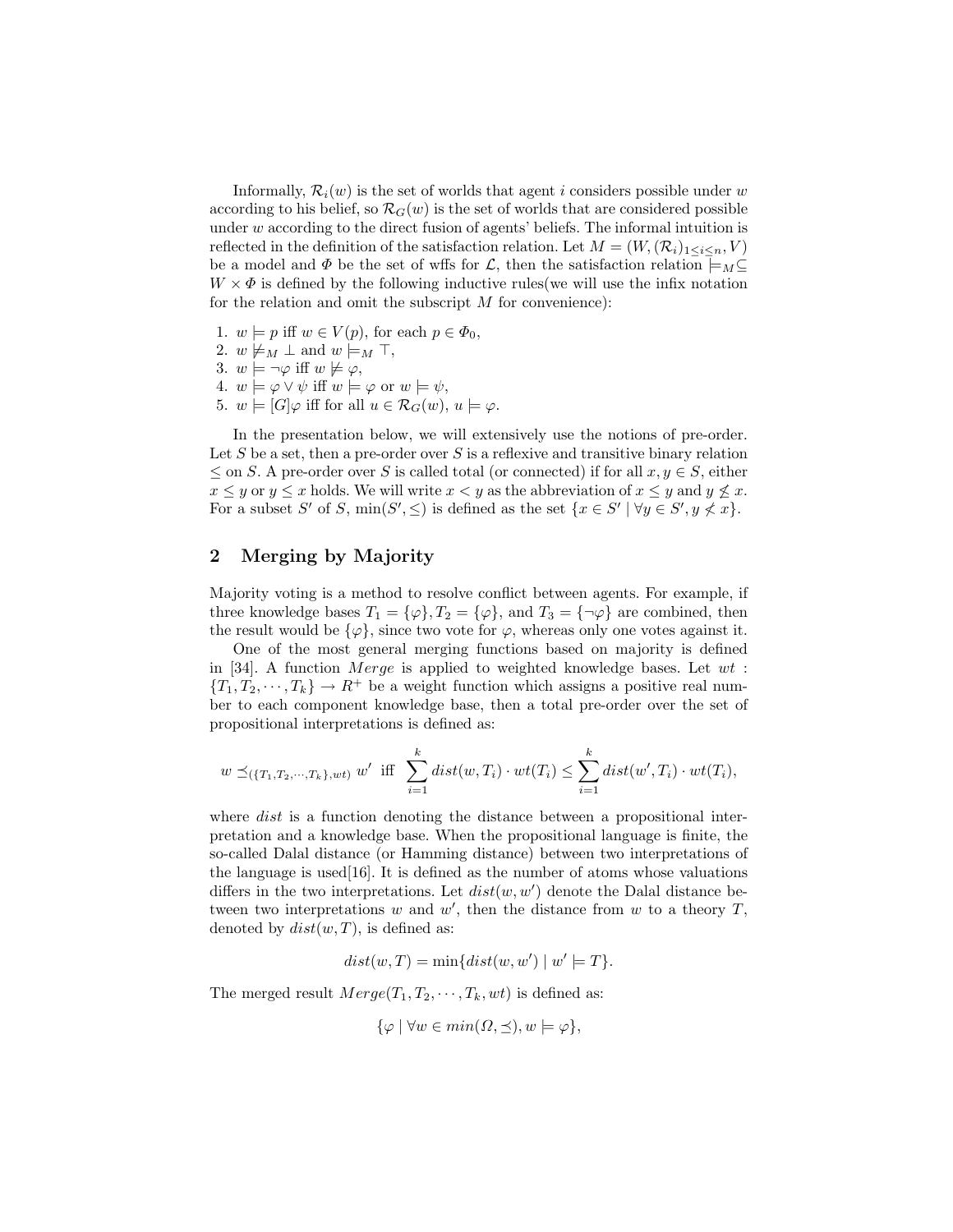where  $\Omega$  is the set of all propositional interpretations and  $\preceq$  is  $\preceq_{(\{T_1, T_2, \dots, T_k\}, wt)}$ .

This kind of weighted merging operator can be incorporated into epistemic logic in the following way. Syntactically, a new class of modal operators  $[M(G, wt)]$ for any nonempty  $G \subseteq \{1, 2, \dots, n\}$  and weight function  $wt : Ag \to R^+$  is added to our logic language. Then the semantics for the new modal operators is defined by extending a possible world model to  $(W,(\mathcal{R}_i)_{1\leq i\leq n},V,\mu)$ , where  $(W,(\mathcal{R}_i)_{1\leq i\leq n},V)$  is an  $\mathcal L$  model, whereas  $\mu:W\times W\to \overline{R^+}\cup\{0\}$  is a distance metric function between possible worlds satisfying  $\mu(w, w) = 0$  and  $\mu(w, w') = \mu(w', w).$ 

The distance metric between possible worlds is defined as in the semantics of conditional logic  $[37, 40]$ . The distance from a possible world w to the belief state of an agent  $i$  in the possible world  $u$  is defined by:

$$
dist_u(w, i) = \inf \{ \mu(w, w') \mid (u, w') \in \mathcal{R}_i \}.
$$

Then a total pre-order  $\preceq^u_{(G,wt)}$  over the possible worlds is defined for each possible world u and modal operator  $[M(G, wt)]$ :

$$
w \preceq_{(G, wt)}^u w' \text{ iff } \sum_{i \in G} dist_u(w, i) \cdot wt(i) \leq \sum_{i \in G} dist_u(w', i) \cdot wt(i).
$$

The most straightforward definition for the satisfaction of the wff  $[M(G, wt)]\varphi$ is:

 $u \models [M(G, wt)]\varphi$  iff for all  $w \in \min(W, \preceq^u_{(G, wt)})$ ,  $w \models \varphi$ .

However, since for infinite W, the set  $\min(W, \preceq^u_{(G, wt)})$  may be empty, the definition may result in  $u \models [M(G, wt)] \bot$  in some cases. Alternatively, since  $\preceq^u_{(G, wt)}$  is a total pre-order, it is simply a system-of-spheres in the semantics of conditional logic[37], so we can define the satisfaction of the wff  $[M(G, wt)]\varphi$  by

 $u \models [M(G, wt)]\varphi$  iff there exists  $w_0$  such that for all  $w \preceq_{(G, wt)}^u w_0, w \models \varphi$ .

Note that the function wt is used only for encoding the reliability of agents. It is tempting to propagate the weights into a group of agents so that we have a weight  $wt(G)$  for each group G. This weight may be useful in the belief fusion of two groups of agents. However, we do not really need this because if we want to merge the beliefs of two groups  $G_1$  and  $G_2$ , we can simply merge the beliefs of agents in  $G_1 \cup G_2$ .

### 3 Arbitration

The notion of distance measure between possible worlds is also used in arbitration, another type of merging operator [32, 38, 39].

A semantic characterization for arbitration is given in [32]. A knowledge base in [32] is identified with a set of propositional models, thus the semantic characterization for this kind of arbitration is given by assigning to each subset of models A a binary relation  $\leq_A$  over the set of model sets satisfying the following conditions (the subscript is omitted when it means all binary relations of the form  $\leq_A$ ):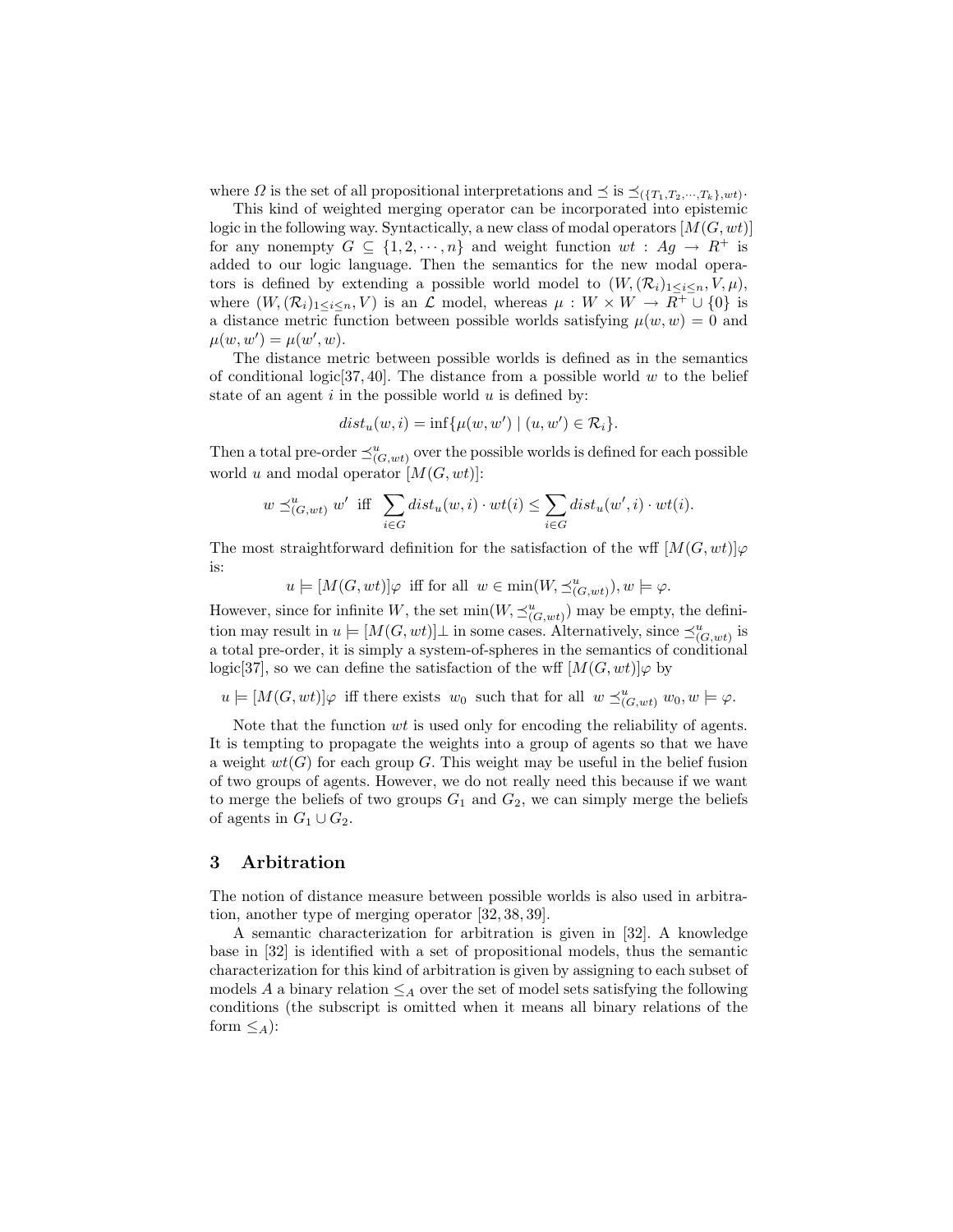- 1. transitivity: if  $A \leq B$  and  $B \leq C$  then  $A \leq C$ , 2. if  $A \subseteq B$  then  $B \leq A$ , 3.  $A \leq A \cup B$  or  $B \leq A \cup B$ , 4.  $B \leq_A C$  for every C iff  $A \cap C \neq \emptyset$ ,
- 5.  $A \leq_{C \cup D} B \Leftrightarrow \begin{cases} C \leq_{A \cup B} D \text{ and } A \leq_{C} B \text{ or } D \leq_{A \cup B} C \text{ and } A \leq_{B} B \end{cases}$  $D \leq_{A\cup B} C$  and  $A \leq_D B$ .

By slightly abusing the notation,  $\leq_A$  may also denote binary relations between models in the sense that  $w \leq_A w'$  iff  $\{w\} \leq_A \{w'\}$ . The arbitration between two sets of models  $A$  and  $B$  is then defined as:

$$
A \triangle B = \min(A, \leq_B) \cup \min(B, \leq_A). \tag{1}
$$

To incorporate the arbitration operator of [32] into epistemic logic, we first note that according to  $(1)$ , the arbitration is commutative but not necessarily associative. Thus, the arbitration operator should be a binary operator between two agents. We can add a class of modal operators for arbitration into our logic just as in the case of majority merging. However, to be more expressive, we will also consider the interaction between arbitration and other epistemic operators, so we define the set of *arbitration expressions* over  $Aq$  recursively as the smallest set containing Ag and closed under the binary operators  $+$ ,  $\cdot$ , and  $\triangle$ . Here  $+$  and · correspond respectively to the distributed belief and the so-called "everybody knows" operators in multi-agent epistemic logic<sup>[20]</sup>. Then the operator  $[G]$  in epistemic logic can be replaced with a new class of modal operators  $[a]$  where  $a$ is an arbitration expression.

For the semantics, a model is extended to  $(W,(\mathcal{R}_i)_{1\leq i\leq n},V,\leq),$  where  $\leq$ is a function assigning to each subset of possible worlds A a binary relation  $\leq_A \subseteq 2^W \times 2^W$  satisfying the above-mentioned five conditions. Note that the first two conditions imply that  $\leq_A$  is a pre-order over  $2^W$ . Then for each arbitration expression, we can define the binary relations  $\mathcal{R}_{a\Delta b}$ ,  $\mathcal{R}_{a\cdot b}$  and  $\mathcal{R}_{a+b}$  over W recursively by:

$$
\mathcal{R}_{a\triangle b}(w) = \min(\mathcal{R}_a(w), \leq_{\mathcal{R}_b(w)}) \cup \min(\mathcal{R}_b(w), \leq_{\mathcal{R}_a(w)})
$$

$$
\mathcal{R}_{a+b} = \mathcal{R}_a \cap \mathcal{R}_b
$$

$$
\mathcal{R}_{a \cdot b} = \mathcal{R}_a \cup \mathcal{R}_b
$$

Thus the satisfaction for the wff  $[a]\varphi$  is defined as:

$$
u \models [a]\varphi
$$
 iff for all  $w \in \mathcal{R}_a(u), w \models \varphi$ .

Note that the original distributed belief operator [G] is equivalent to  $[i_1 + (i_2 + ...)$  $\cdots (i_{k-1} + i_k))$  if  $G = \{i_1, i_2, \dots, i_k\}$ . Furthermore, it has been shown that the only associative arbitration satisfying postulates 7 and 8 of [32] is  $A\triangle B = A\cup B$ , so if  $\triangle$  is an associative arbitration satisfying those postulates, then  $[a \triangle b]\varphi$  is reduced to  $[a \cdot b]\varphi$ , which is in turn equivalent to  $[a]\varphi \wedge [b]\varphi$ .

By this kind of modal operators, the postulates 2-8 of [32] can be translated into the following axioms: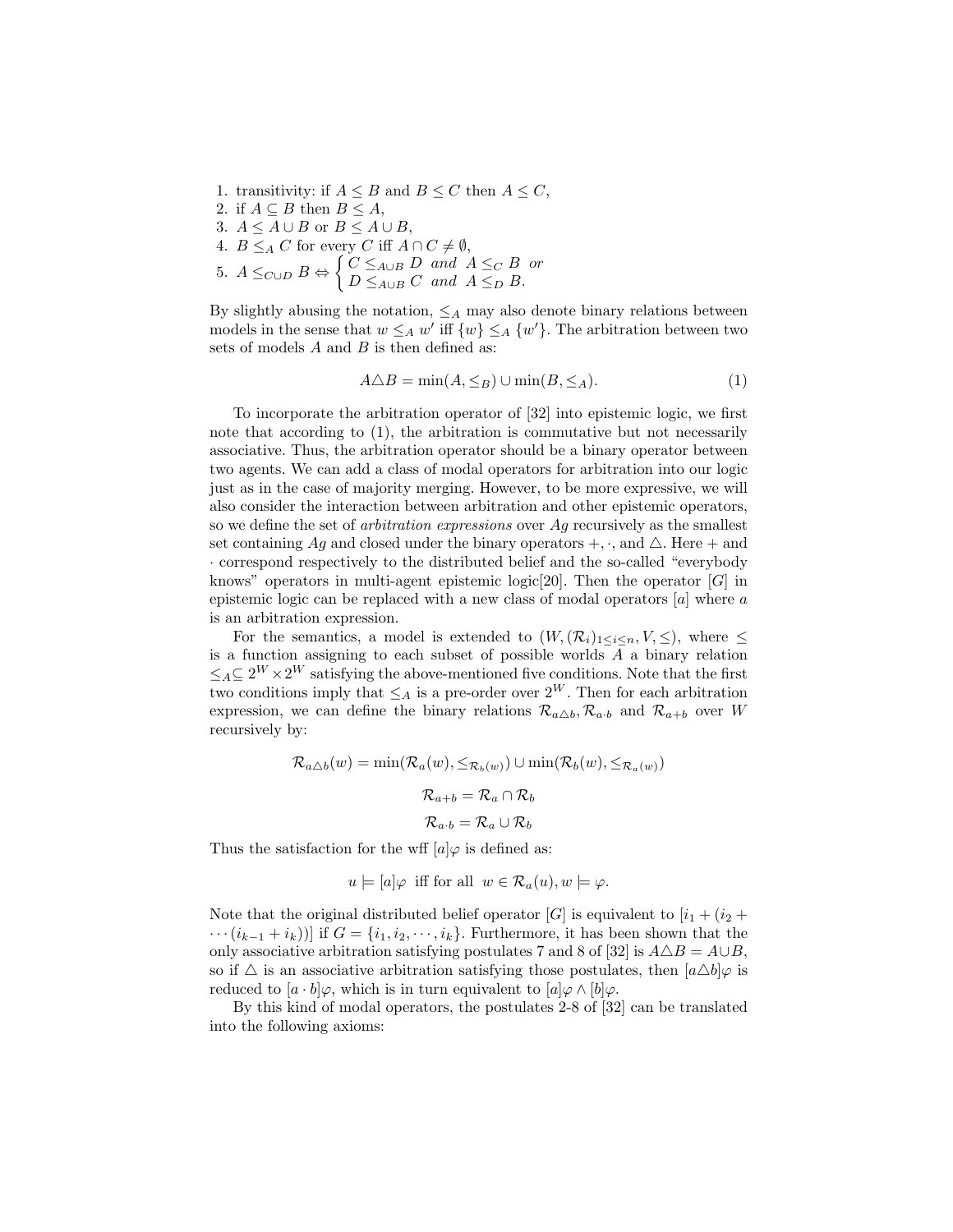1.  $[a \triangle b] \varphi \equiv [b \triangle a] \varphi$ , 2.  $[a \triangle b] \varphi \supset [a+b] \varphi$ , 3.  $\neg[a+b] \perp \supset \left(\left[a+b\right] \varphi \supset \left[a \triangle b\right] \varphi\right),$ 4.  $[a \triangle b] \perp \supset [a] \perp \wedge [b] \perp$ , 5.  $([a\triangle (b\cdot c)]\varphi \equiv [a\triangle b]\varphi) \vee ([a\triangle (b\cdot c)]\varphi \equiv [a\triangle c]\varphi) \vee ([a\triangle (b\cdot c)]\varphi \equiv [(a\triangle b)\cdot$  $(a\triangle c)|\varphi\rangle,$ 6.  $[a]\varphi \wedge [b]\varphi \supset [a \triangle b]\varphi,$ 7.  $\neg[a] \bot \supset \neg[a + (a \triangle b)] \bot$ .

However, since the set of possible worlds  $W$  may be infinite in our logic, the minimal models in (3) may not exist, so the axioms 4 and 7 are not sound with respect to the semantics. To make them sound, we must add the following limit assumption[2] to the binary relations  $\leq_A$  for any  $A \subseteq W$ :

for any nonempty  $U \subseteq W$ ,  $\min(U, \leq_A)$  is nonempty.

# 4 General Merging

In [26], an axiomatic framework unifying the majority merging and arbitration operators is presented. A set of postulates common to majority and arbitration operators is first proposed to characterize the general merging operators and then additional postulates for differentiating them are considered respectively. In that framework, a knowledge base is also a finite set of propositional sentences. The general merging operator is defined as a mapping from a multi-set<sup>3</sup> of knowledge base, called a knowledge set, to a knowledge base. Therefore, the arbitration operator defined via this approach can merge more than two knowledge bases, whereas the definition of arbitration operator in [32] is limited to two knowledge bases. The merging operator is denoted by  $\triangle$ , so for each knowledge set  $E, \triangle(E)$ is a knowledge base. Two equivalent semantic characterizations are also given for the merging operators. One is based on the so-called syncretic assignment. A syncretic assignment maps each knowledge set E to a pre-order  $\leq_F$  over interpretations such that some conditions reflecting the postulated properties of the merging operators must be satisfied. Then  $\Delta(E)$  is the knowledge base whose models are the minimal interpretations according to  $\leq_E$ .

This logical framework is further extended to dealing with integrity constraints in [27]. Let E be a knowledge set and  $\varphi$  be a propositional sentence denoting the integrity constraints, then the merging of knowledge bases in  $E$  with integrity constraint  $\varphi$ ,  $\Delta_{\varphi}(E)$ , is a knowledge base which implies  $\varphi$ . The models of  $\Delta_{\varphi}(E)$  are characterized by min $(Mod(\varphi), \leq_E)$ , i.e., the minimal models of  $\varphi$ with respect to the ordering  $\leq_E$ .  $\Delta_{\varphi}(E)$  is called an IC merging operator. According to the semantics, it is obvious that  $\Delta(E)$  is a special case of IC merging operator  $\Delta_{\top}(E)$ . It is also shown that when E contains exactly one knowledge base, the operator is reduced to the AGM revision operator proposed in [1].

<sup>&</sup>lt;sup>3</sup> A multi-set, also called a bag, is a collection of elements over some domain which allows multiple occurrences of elements.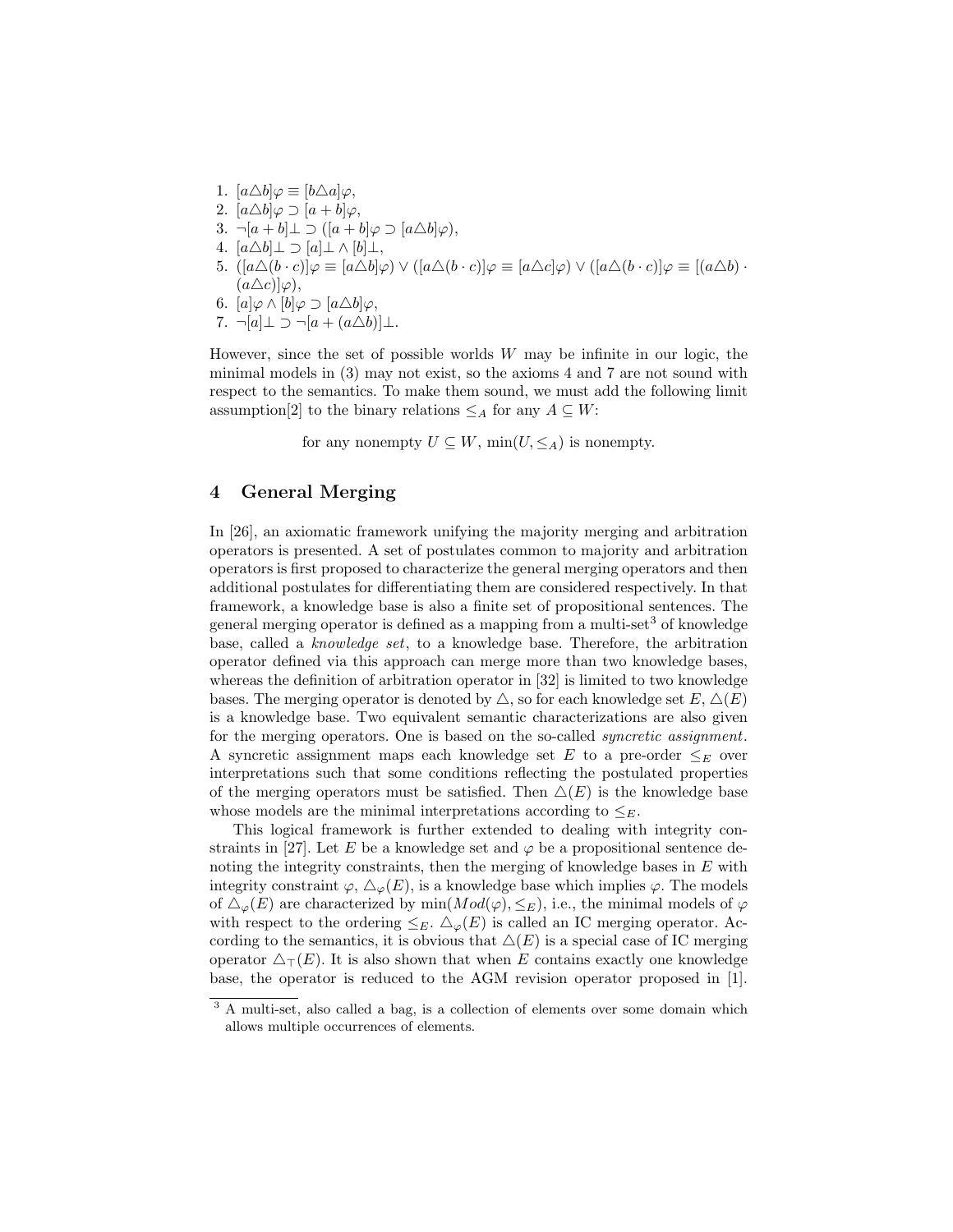Therefore, IC merging is general enough to cover majority merging, arbitration, and AGM revision operator.

To incorporate IC merging operators into epistemic logic, we will extend its syntax with the following formation rule:

– if  $\varphi$  and  $\psi$  are wffs, then for any nonempty  $G \subseteq \{1, 2, ..., n\}$ ,  $[\Delta_{\varphi}(G)]\psi$  is also a wff.

For the convenience of naming, we will call a subset of possible worlds a belief state. Let  $\mathcal{U} = \{U_1, U_2, \ldots, U_k\}$  denote a multi-set of belief states, then  $\bigcap \mathcal{U} = U_1 \cap \cdots U_k$ . For the semantics, a possible world model is extended to  $(W,(\mathcal{R}_i)_{1\leq i\leq n},V,\leq),$  where  $\leq$  is an assignment mapping each multi-set of belief states U to a total pre-order  $\leq_{\mathcal{U}}$  over W satisfying the following conditions:

- 1. If  $w, w' \in \bigcap \mathcal{U}$ , then  $w \leq_{\mathcal{U}} w'$ ,
- 2. If  $w \in \bigcap \mathcal{U}$  and  $w' \notin \bigcap \mathcal{U}$  then  $w \leq_{\mathcal{U}} w'$ ,
- 3. For any  $w \in U_1$ , there exists  $w' \in U_2$ , such that  $w' \leq_{\{U_1, U_2\}} w$ , where  $U_1$ and  $U_2$  are two belief states,
- 4. If  $w \leq_{\mathcal{U}_1} w'$  and  $w \leq_{\mathcal{U}_2} w'$ , then  $w \leq_{\mathcal{U}_1 \sqcup \mathcal{U}_2} w'$ , where  $\sqcup$  denotes the union of two multi-sets,
- 5. If  $w <_{\mathcal{U}_1} w'$  and  $w \leq_{\mathcal{U}_2} w'$ , then  $w <_{\mathcal{U}_1 \sqcup \mathcal{U}_2} w'$ .

These conditions are model-theoretic correspondences of those for syncretic assignments in [26, 27]. Condition 1 says that possible worlds appearing in the belief states of all agents are equally plausible. Condition 2 asserts that a possible worlds appearing in the belief states of all agents is more plausible than those not. Condition 3 requires that all agents are treated fairly. Therefore, if agent 1 considers  $w$  possible, then  $w$  is not more plausible than all worlds in the belief state of agent 2. Conditions 4 and 5 essentially require that if two groups of agents agree on the ordering between  $w$  and  $w'$ , then the united group of these two groups does not reverse the ordering.

For a group of agents  $G$  and a possible world  $u$ , let us define a total pre-order  $\leq_G^u$  over W as follows:

$$
w \leq_G^u w'
$$
 iff  $w \leq_{\{\mathcal{R}_i(u)|i \in G\}} w'$ .

The truth condition of  $[\Delta_{\varphi}(G)]\psi$  is defined as that for conditional logic[10,9]. Formally,  $u \models [\Delta_{\varphi}(G)]\psi$  iff

- (i) there are no possible worlds in W satisfying  $\varphi$ , or
- (ii) there exists  $w_0 \in W$  such that  $w_0 \models \varphi$  and for any  $w \leq_G^u w_0$ ,  $w \models \varphi \supset \psi$ .

Note that in IC merging, a knowledge set consists of a multi-set of objective sentences, whereas for the modal operator  $[\Delta_{\varphi}(G)]$ , G is a set of agents whose beliefs may contain subjective sentences or beliefs of other agents. Also, an integrity constraint in [27] must be an objective sentence, whereas  $\varphi$  may be arbitrary complex wffs of our extended language. Furthermore, instead of selecting minimal models of  $\varphi$ , since the set of possible worlds may be infinite in our case, we adopt the system-of-spheres semantics as in section 2 for the epistemic operator  $[\Delta_{\varphi}(G)].$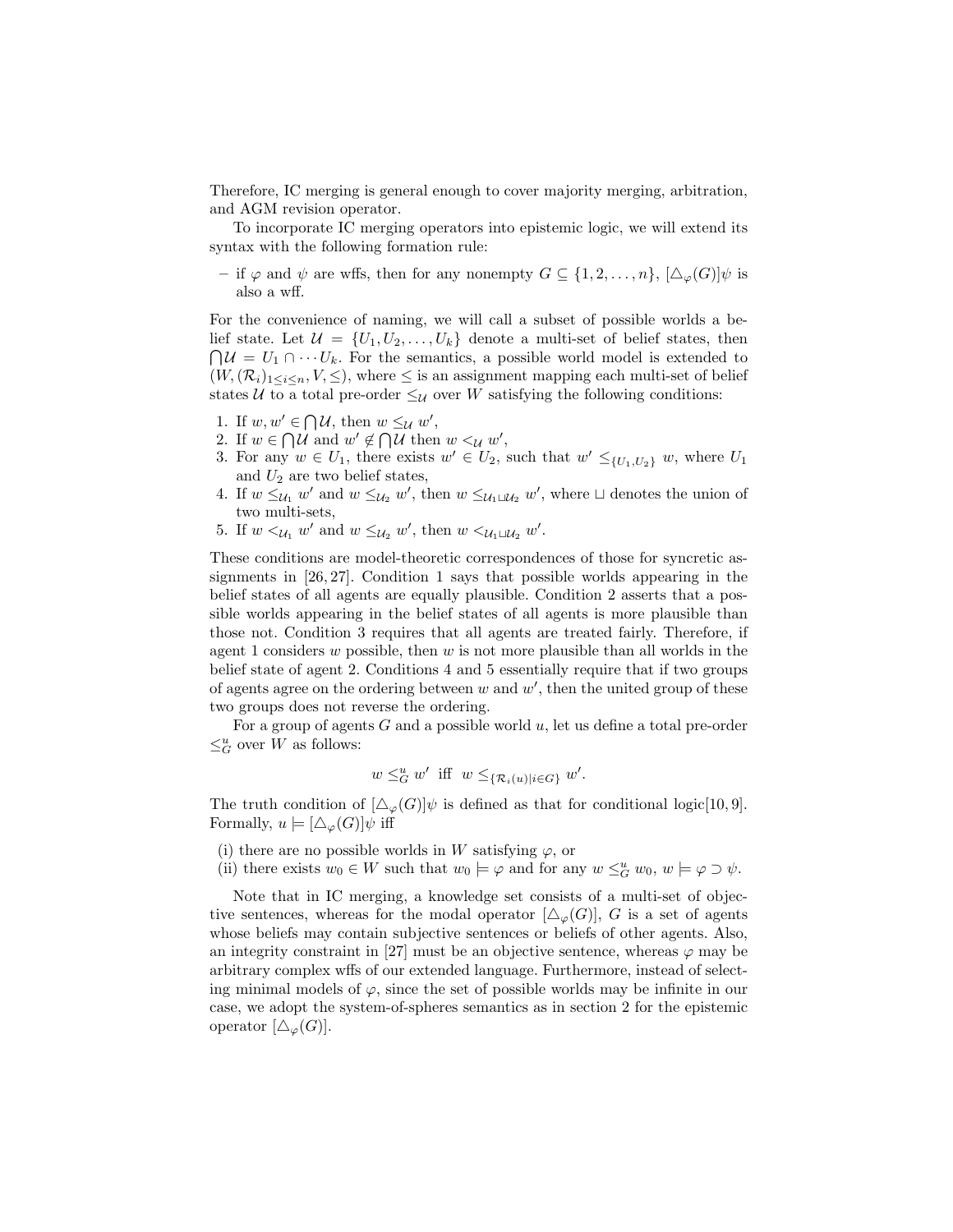#### 5 Belief Change

Unlike knowledge merging, where the component knowledge bases are equally important, belief change is a kind of asymmetry operator, where new information always outweighs the old. The main belief change operators are belief revision and update. They are characterized by different postulates  $[1, 23, 24]$ . In [23], a uniform model-theoretic framework is provided for the semantic characterization of the revision and update operators. In that context, a knowledge base is a finite set of propositional sentences, so it can also be represented by a single sentence(i.e., the conjunction of all sentences in the knowledge base).

For the revision operator, it is assumed that there is a total pre-order  $\leq_{\psi}$ over the propositional interpretations for each knowledge base  $\psi$ . The revision operators satisfying the AGM postulates in [1] are exactly those that select from the models of the new information  $\varphi$  the minimal ones with respect to the ordering  $\leq_{\psi}$ . More precisely, let  $\psi$  be a knowledge base and  $\varphi$  denote the new information, then the result of revising  $\psi$  by  $\varphi$ , denoted by  $\psi \circ \varphi$ , will have the set of models

$$
Mod(\psi \circ \varphi) = \min(Mod(\varphi), \leq_{\psi}).
$$

As for the update operator, assume for each propositional interpretation  $w$ , there exists some partial pre-order  $\leq_w$  over the interpretations for closeness to w, then update operators select for each model w in  $Mod(\psi)$  the set of models from  $Mod(\varphi)$  that are closest to w. The updated theory is characterized by the union of all such models. That is,

$$
Mod(\psi \diamond \varphi) = \bigcup_{w \in Mod(\psi)} min(Mod(\varphi), \leq_w),
$$

where  $\psi \diamond \varphi$  is the result of updating the knowledge base  $\psi$  by  $\varphi$ .

Both belief revision and update may occur in the observation of new information  $\varphi$ . For belief revision, it is assumed that the world is static, so if the new information is incompatible with the agent's original beliefs, then the agent may have an incorrect belief about the world. Thus he will try to accommodate the new information by minimally changing his original beliefs. However, for the belief update, it is assumed that the observation may be due to dynamic changes of the outside world, so the agent's belief may be out-of-date, though it may be totally correct for the original world. Thus the agent will assume the possible worlds are those resulting from the minimal change of the original world. In [11], a generalized update model is proposed which combines aspects of both revision and update. It is shown that a belief update model will be inadequate without modelling the dynamic aspect (i.e. the events causing the update) in the same time. Since the dynamic change of the external worlds does not play a role in the belief fusion process, we will not model belief update in our logic. Therefore, in what follows, we will concentrate on the belief revision operator.

Let us now consider the possibility of incorporating the belief revision operator into epistemic logic. In addition to the original meaning of revising a knowledge base  $\psi$  by new information  $\varphi$ , there is an alternative reading for the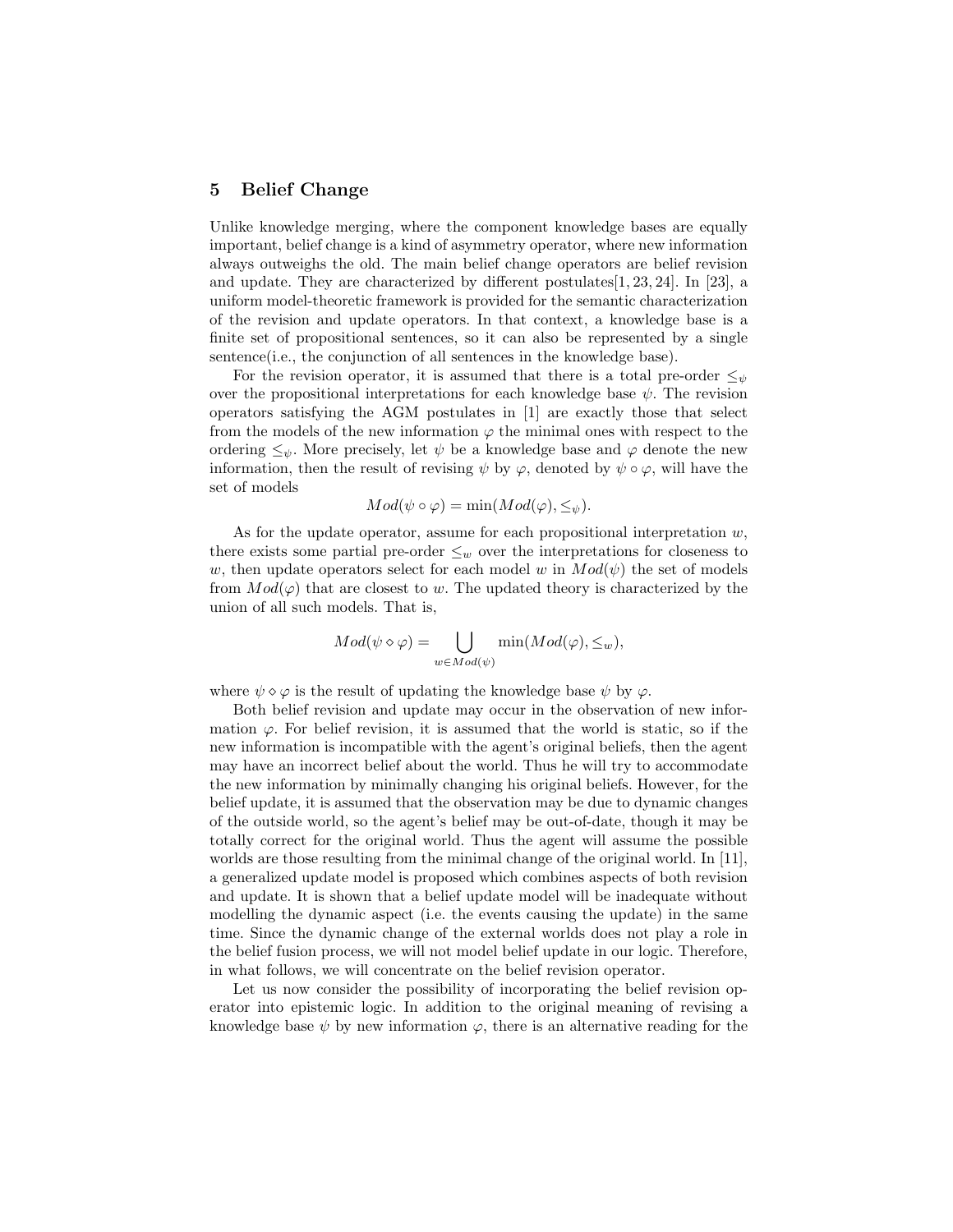revision operator. That is, we can consider ◦ as a prioritized belief fusion operator that gives priority to its second argument[22]. In the context of knowledge base revision, these two interpretations are essentially equivalent. However, from the perspective of our logic in multi-agents systems, they may be quite different. Roughly speaking,  $i \circ \varphi$  will denote the result of revising the beliefs of agent i by new information  $\varphi$ , whereas  $i \circ j$  is the result of merging the beliefs of agents i and  $j$  by giving priority to  $j$ . More formally, a *revision expression* will be defined inductively as follows:

- If  $1 \leq i, j \leq n$  and  $\varphi$  is a wff, then  $i \circ j$  and  $i \circ \varphi$  are revision expressions.
- If r is a revision expression,  $1 \leq i \leq n$  and  $\varphi$  is a wff, then  $r \circ i$  and  $r \circ \varphi$  are revision expressions.

The syntactic rule is extended to include the modal operators  $[r]$  for any revision expression r, so  $[r]\varphi$  would be a wff if  $\varphi$  is. Note that a revision expression allows us to represent a revision sequence, which is directly related to iterated revision in [8, 17].

To interpret the modal operator in our semantic framework, a possible world model is extended to  $(W, (\mathcal{R}_i)_{1 \leq i \leq n}, V, \leq),$  where  $\leq$  is an assignment mapping each belief state (i.e. subset of possible worlds) U to a total pre-order  $\leq_U$  over W such that (i) if  $w, w' \in U$ , then  $w \leq_U w'$  and (ii) if  $w \in U$  and  $w' \notin U$ , then  $w <_U w'$ . Let S·U denote the sequence  $(U_1, U_2, \dots, U_k, U)$  if  $S = (U_1, U_2, \dots, U_k)$ is a sequence of belief state, then the assignment  $\leq$  is extended to sequences of belief states in the following way (we assume  $\leq_{(U)}=\leq_U$ ):

- 1.  $w <_{S\cdot U} w'$  if  $w \in U$  and  $w' \notin U$ ,
- 2.  $w \leq_{S\cdot U} w'$  iff  $w \leq_S w'$  when both  $w, w' \in U$  or both  $w, w' \notin U$ .

For each wff  $\varphi$ , let the truth set of  $\varphi$ , denoted by  $|\varphi|$ , be defined as  $\{w \in W \mid$  $w \models \varphi$ . For each possible world u, define a function mapping any agent i and revision expression r into a sequence of belief states  $u(i)$  and  $u(r)$  as follows:

1.  $u(i) = (\mathcal{R}_i(u)),$ 2.  $u(r \circ i) = u(r) \cdot \mathcal{R}_i(u),$ 3.  $u(r \circ \varphi) = u(r) \cdot |\varphi|$ .

Then the truth condition for the wff  $[r \circ \varphi]\psi$  is  $u \models [r \circ \varphi]\psi$  iff

(i) there are no possible worlds in W satisfying  $\varphi$ , or

(ii) there exists  $w_0 \in W$  such that  $w_0 \models \varphi$  and for any  $w \leq_{u(r)} w_0$ ,  $w \models \varphi \supset \psi$ .

Analogously, the truth condition for the wff  $[r \circ i]\psi$  is

 $u \models [r \circ i]\psi$  iff there exists  $w_0 \in \mathcal{R}_i(u)$  such that for any  $w \leq_{u(r)} w_0$ , if  $w \in \mathcal{R}_i(u)$ , then  $w \models \psi$ .

It can be seen that  $[i \circ \varphi]\psi$  is equivalent to  $[\Delta_{\varphi}(\{i\})]\psi$  in section 4 according to the semantics.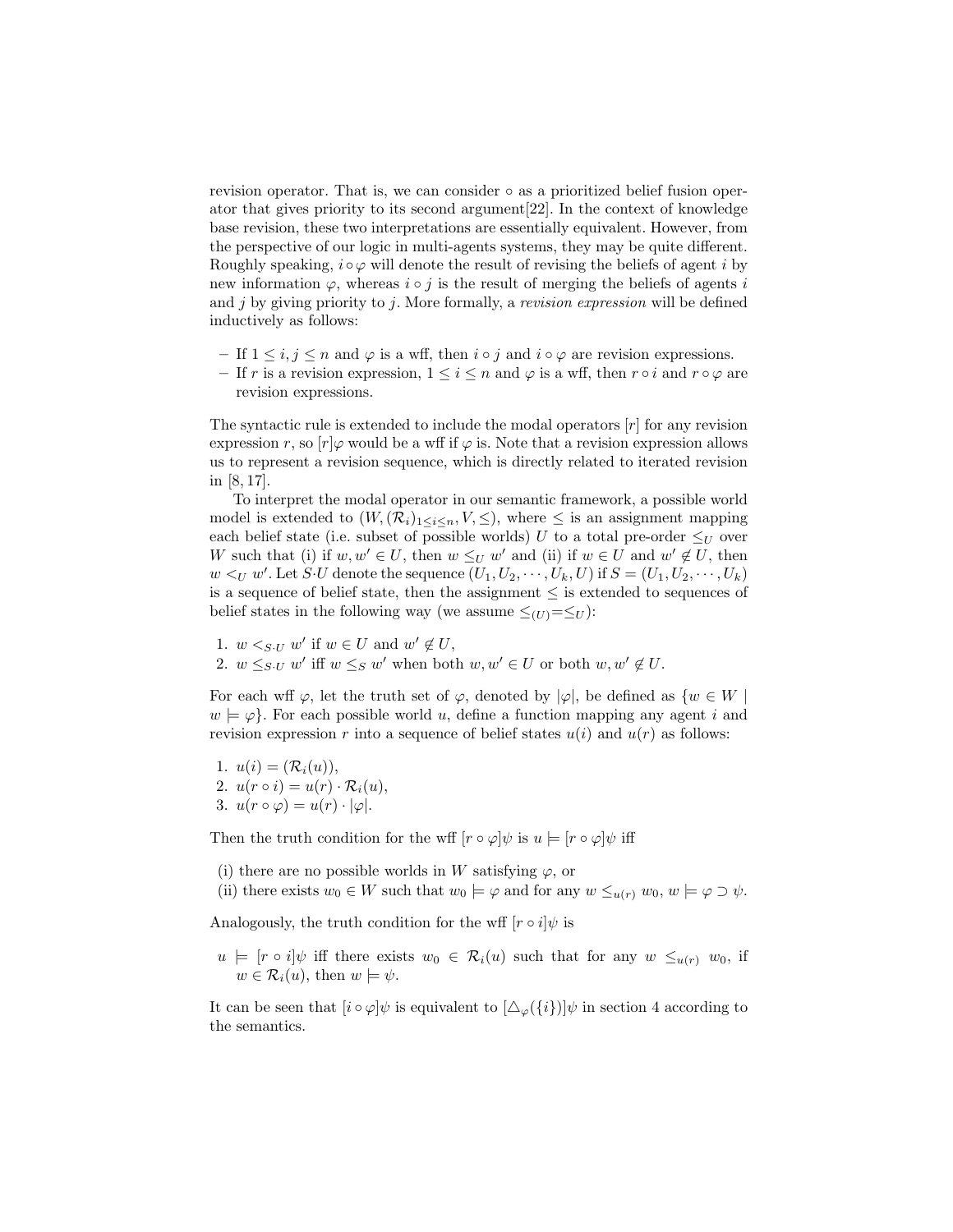#### 6 Concluding Remarks

In preceding sections, we assume an agent's belief states are represented as a subset of possible worlds, i.e.  $\mathcal{R}_i(w)$  is the belief state of agent i in world w. However, some more fine-grained representations have been also proposed, such as total pre-orders over the set of possible worlds [8, 17, 28, 41], ordinal conditional functions [11, 43, 44], possibility distributions[3, 18, 19], belief functions[42] and pedigreed belief states[22]. Further development of logical systems that incorporate fusion operators based on more fine-grained representations of belief states should be a very interesting research direction.

We mainly present the semantics of epistemic logics for information fusion in this paper. However, to do practical reasoning, we must develop proof methods for these logics. There have been some previous works on the development of axiomatic or Gentzen-style calculi for information fusion. For example, in [4– 7], logics for information fusion based on possibility theory are proposed. The Hilbert-style or Gentzen-style proof systems of those logics are also presented. In particular, the logic  $\mathbf{PL}_n^{\otimes}$  in [4] is an extension of QML in [29–31] with distributed belief operator, so the fusion operator in  $\mathbf{PL}_n^{\otimes}$  is different than the merging operators used in this paper. The axiomatic system and theorem prover for a majority fusion logic  $MF$  have also been developed in [13, 14]. The belief bases in MF are sets of literals, so it does not allow nested modalities as in our logics. In spite of these differences, the further development of proof theory for logics proposed in this paper could take these previous works as good starting points.

### References

- 1. C.E. Alchourrón, Gärdenfors, and D. Makinson. "On the logic of theory change: Partial meet contraction and revision functions". Journal of Symbolic Logic, 50:510–530, 1985.
- 2. H.L. Arlo-Costa and S.J. Shapiro. "Maps between nonmonotonic and conditional logic". In B. Nebel, C. Rich, and W. Swartout, editors, *Proceedings of the 3rd In*ternational Conference on Principle of Knowledge Representation and Reasoning, pages 553–564. Morgan Kaufmann, 1992.
- 3. S. Benferhat, D. Dubois, and H. Prade. "From semantic to syntactic approaches to information combination in possibilistic logic". In B. Bouchon-Meunier, editor, Aggregation and Fusion of Imperfect Information, pages 141–161. Physica-Verlag, 1997.
- 4. L. Boldrin and A. Saffiotti. "A modal logic for merging partial belief of multiple reasoners". Journal of Logic and Computation, 9(1):81–103, 1999.
- 5. L. Boldrin and C. Sossai. "An algebraic semantics for possibilistic logic". In Proceedings of the 11th International Conference on Uncertainty in ArtiOcial Intelligence, pages 24–37, 1995.
- 6. L. Boldrin and C. Sossai. "Partial information and necessity-valued logic". In Proceedings of the 6th International Conference on Information Processing and Management of Uncertainty in Knowledge-Based Systems, pages 941–946, 1996.
- 7. L. Boldrin and C. Sossai. "Local possibilistic logic". Journal of Applied Non-Classical Logic, 7(3):309–333, 1997.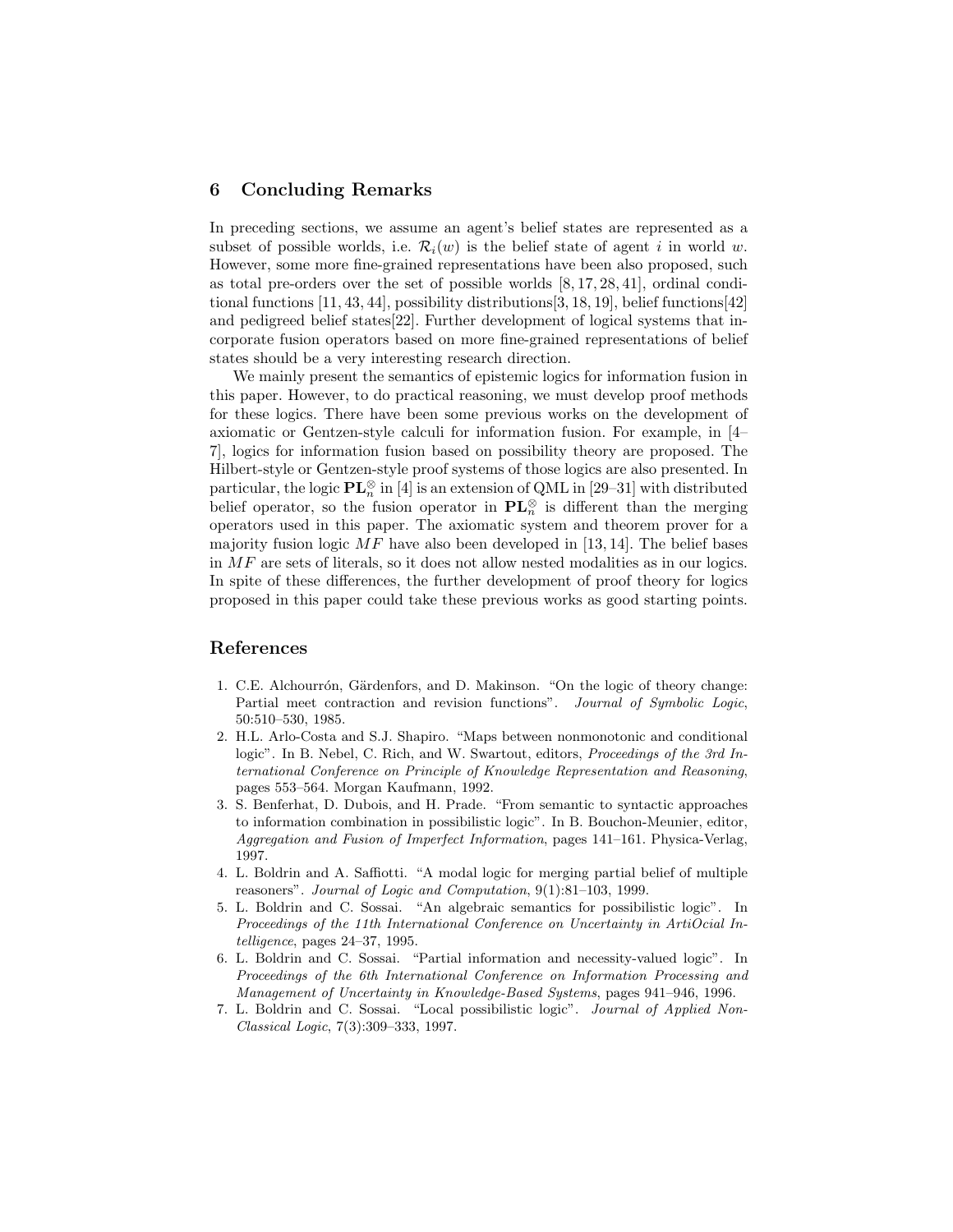- 8. C. Boutilier. "Revision sequences and nested conditionals". In Proceedings of the 13th International Joint Conference on Artificial Intelligence, pages 519–525, 1993.
- 9. C. Boutilier. "Conditional logics of normality : a modal approach". Artificial Intelligence, 68:87–154, 1994.
- 10. C. Boutilier. "Toward a logic for qualitative decision theory". In Proceedings of the Fourth International Conference on Principles of Knowledge Representation and Reasoning, pages 75–86, 1994.
- 11. C. Boutilier. "Generalized update: Belief change in dynamic settings". In Proceedings of the 14th International Joint Conference on Artificial Intelligence, pages 1550–1556, 1995.
- 12. L. Cholvy. "A logiccal approach to multi-souces reasoning". In M. Masuch and L. Pólos, editors, Knowledge Representation and Reasoning under Uncertainty, LNCS 808, pages 183–196. Springer-Verlag, 1994.
- 13. L. Cholvy and Ch. Garion. "A logic to reason with contradictory beliefs with a majority approach". In Proceedings of the IJCAI Workshop on Inconsistency in Data and Knowledge, 2001.
- 14. L. Cholvy and Ch. Garion. "Answering queries addressed to several databases: a query evaluator which implements a majority merging approach". In M.-S. Hacid, Z.W. Ra, and D.A. Zighed andY. Kodratoff, editors, Proc of 13th International Symposium on Methodologies for Intelligent Systems, LNAI 2366, pages 131–139. Springer-Verlag, 2002.
- 15. L. Cholvy and A. Hunter. "Information fusion in logic: A brief overview". In Qualitative and Quantitative Practical Reasoning(ECSQARU'97/FAPR'97), LNAI 1244, pages 86–95. Springer-Verlag, 1997.
- 16. M. Dalal. "Investigations into a theory of knowledge base revision: Preliminary report". In Proceedings of the 7th National Conference on Artificial Intelligence, pages 475–479. AAAI Press, 1988.
- 17. A. Darwiche and J. Pearl. "On the logic of iterated belief revision". Artificial Intelligence, 89(1):1–29, 1997.
- 18. D. Dubois and H. Prade. "Belief change and possibility theory". In P. Gärdenfors, editor, Belief Revision, pages 142–182. Cambridge University Press, 1992.
- 19. D. Dubois and H. Prade. "Possibility theory in information fusion". In Proc. of the Third International Conference on Information Fusion, pages TuA–1, 2000.
- 20. R. Fagin, J.Y. Halpern, Y. Moses, and M.Y. Vardi. Reasoning about Knowledge. MIT Press, 1996.
- 21. J. Hintikka. Knowledge and Belief. Cornell University Press, 1962.
- 22. P. Maynard-Reid II and Y. Shoham. "Belief fusion: Aggregating pedigreed belief states". Journal of Logic, Language and Information, 10(2):183–209, 2001.
- 23. H. Katsuno and A. Medelzon. "On the difference between updating a knowledge base and revising it". In Proceedings of the Second International Conference on Principles of Knowledge Representation and Reasoning (KR'91), pages 387–394. Morgan Kaufmann Publisher, 1991.
- 24. H. Katsuno and A. Medelzon. "Propositional knowledge base revision and minimal change". Artificial Intelligence, 52:263–294, 1991.
- 25. S. Konieczny. "On the difference between merging knowledge bases and combining them". In Proceedings of the Seventh International Conference on Principles of Knowledge Representation and Reasoning (KR'00)., pages 135–144. Morgan Kaufmann Publisher, 2000.
- 26. S. Konieczny and R. Pino Pérez. "On the logic of merging". In Proceedings of the Sixth International Conference on Principles of Knowledge Representation and Reasoning (KR'98), pages 488–498. Morgan Kaufmann Publisher, 1998.